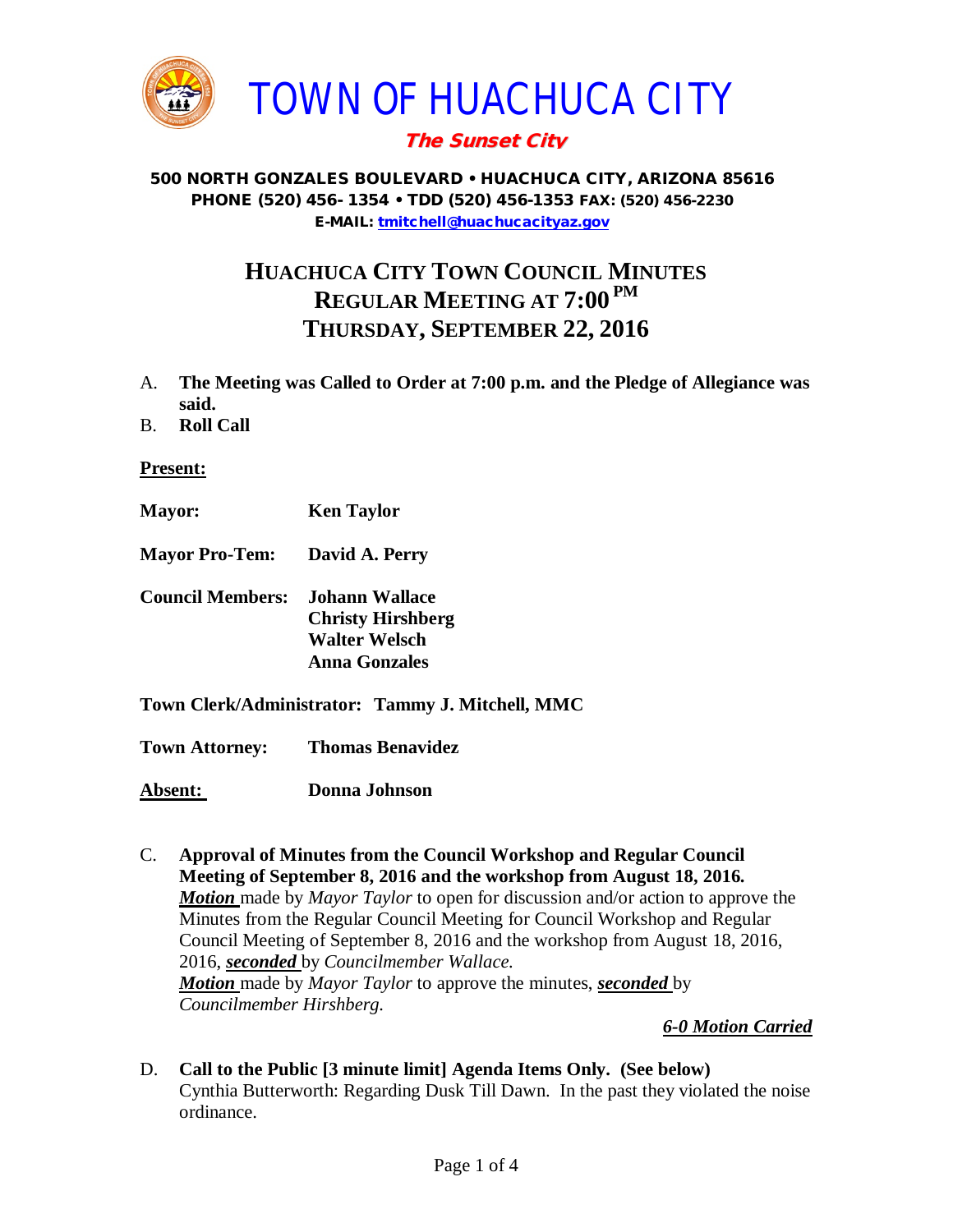## E. **Reports by Council Members and Officers:**

- 1. *Councilmember Welsch - Library/Senior Center***-**Council member Welsch reported that Director Norris is in the process of getting permits for Grasshopper Landscaping to come and create the play garden at the Library. This is scheduled for November 16-18. Scheduled for October 11 through the 15 will be the LibraryCon. Patrons can dress as their favorite characters. The Friends of the Library will be selling snacks at the event.
- 2. *Councilmember Johann-Wallace-Planning and Zoning***-** Councilmember J. Wallace reported that the WLB Group came and listened to about 20 residents and a few students that gave a presentation. We received some good input. Also, we have a spot on the P&Z Board.
- 3. *Council Member Hirshberg-Parks and Recreation***-**Council Member Hirshberg reported that the City Wide Yard Sale was a big success. We had flyers with all the addresses of those who participated. The Trunk or Treat will be held on Halloween with a decorated car contest. The Business and Craft show will be held November 12, 2016. For applications to be a vendor you can pick one up at the Library or City Hall. Council member Hirshberg said she will not be able to attend Dennis Grey's Retirement gathering but she does wish him well.
- 4. *Councilmember Johnson - Public Safety-* Mayor Taylor reported that we are having a Retirement Party for Dennis Grey on Saturday everyone is invited. Ranger Chapman gave an update on the MOU with the city and the school. Chief Thies discussed getting cameras for the officers, he is working on the policy and pricing. Also, for Dennis Grey last call will be at about 12:00 noon.
- 5. *Mayor Pro Tem Perry - Public Works-* Council member Perry reported that the landfill is moving right along with a break in the rain. Public Works had a water leak that they fixed. Dr. Jim Johnson said that the Public Works is doing a great job being short on employees. We are contacting the county on a portion of East Hunt Road that is sinking.
- 6. *Councilmember Gonzales - Finance-*. Councilmember Gonzales had Clerk Mitchell report, that the auditors are coming at the end of the month to meet with our finance clerk, accountants and Clerk Mitchell to discuss the audit to have things ready for them.
- 7. *Mayor Taylor -*May*or* Taylor said congratulations to Dennis Grey and wishes him well
- 8. *Tammy Mitchell - Town Clerk's/Administrator Report-* Clerk Mitchell reported that anyone wanting to attend the newly elected training, it will be held in Mesa Convention Center on December 8 and  $9<sup>th</sup>$ , 2016. Please let Clerk Mitchell know so, she can get you signed up for the class.

## F. **Unfinished Business:**

1. **Discussion and/or Action [Mayor Taylor]: Setting dates for Council Workshop on the Salary-Wage Proposals for Town Employment Positions.** *Motion* made by *Mayor Taylor* to open for discussion and/or action, *seconded* by *Councilmember Hirshberg.* 

*No Action*

G. **New Business:**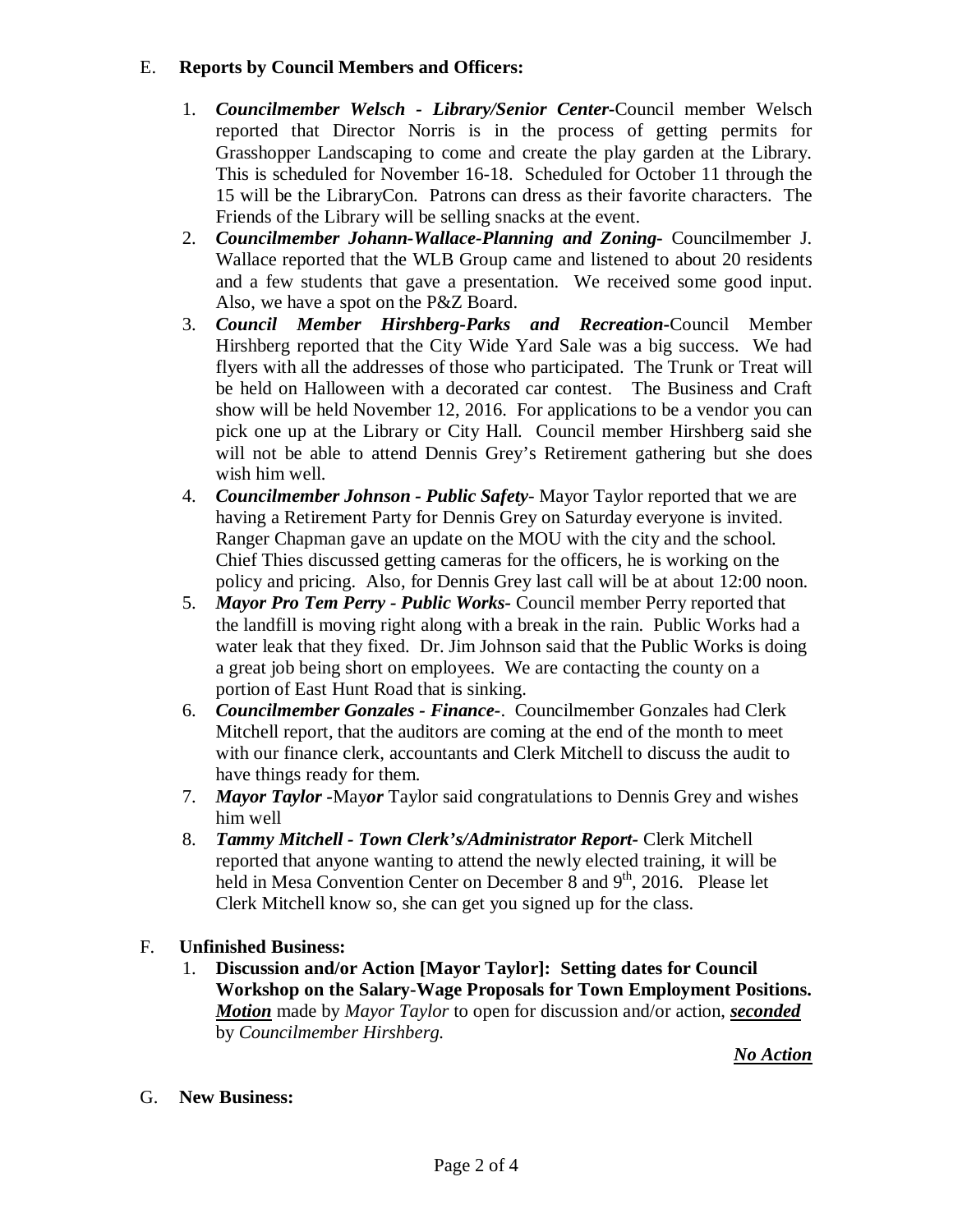1. **Discussion and/or Action [Mayor Taylor]: [Clerk Mitchell/Attorney Benavidez]: Approval of a Standby Trust Agreement with ADEQ, and a fee agreement with Bank of Arizona to provide trustee services for the Town's landfill financial assurance trust. This is legally necessary for the Town to assure ADEQ that the funds necessary to meet the costs of landfill closure, post-closure care, and corrective action will be available whenever they are needed.**

*Motion* made by *Mayor Taylor* to open for discussion and/or action, *seconded* by *Councilmember Wallace.*

*Motion* made by *Mayor Taylor* to approve the Standby Trust Agreement with ADEQ, and a fee agreement with Bank of Arizona to provide trustee services for the Town's landfill financial assurance trust, *seconded* by *Councilmember Gonzales.*

#### *6-0 Motion Carried*

2. **Discussion and/or Action [Town Attorney]: Executive [closed] session, pursuant to A.R.S. 38-431.03 (A)(3) and (4), for consultation with the Town Attorney concerning the status of the Dusk Till Dawn property, located at 830 Arizona Street, and the owner's efforts to re-open the business. Following the executive session, the Council might take action to direct the Attorney.**

*Motion* made by *Mayor Taylor* to open for discussion and/or action, seconded by *seconded* by *Councilmember Hirshberg.*

*Motion* made by *Mayor Taylor* to go into Executive Session, *seconded* by *Councilmember Gonzales.*

*6-0 Motion Carried*

*Motion* made by *Mayor Taylor* to close the Executive Session and re-enter regular session, *seconded* by *Councilmember Wallace.*

*6-0 Motion Carried*

*Motion* made by *Mayor Taylor* to direct the staff to set up a board of adjustment for the first part of October, *seconded* by *Councilmember Wallace. 6-0 Motion Carried*

## H. **Payment Approval Report in the amount of \$128,893.80.**

*Motion* made by *Mayor Taylor* to open for discussion and/or action, *seconded* by *Councilmember Gonzales.*

*Motion* made by *Mayor Taylor* to approve the payment of \$128,893.80, *seconded* by *Councilmember Hirshberg.*

#### *6-0 Motion Carried*

I. **Call to the Public: [3 min. limit] ARS38-431-01 Public body may make an open call to the public during a public meeting, subject to reasonable time, place and manner restrictions, to allow individuals to address the public body on any issue within the jurisdiction of the public body. At the conclusion of an open call to the public, individual members of the public body may respond to criticism made by those who have addressed the public body, may ask staff to review a matter or may ask that a matter be put on a future agenda. However, members of the public body shall not discuss or take legal action on matters raised during an open call to the public unless the matters are properly noticed for discussion and legal action.**

*None*